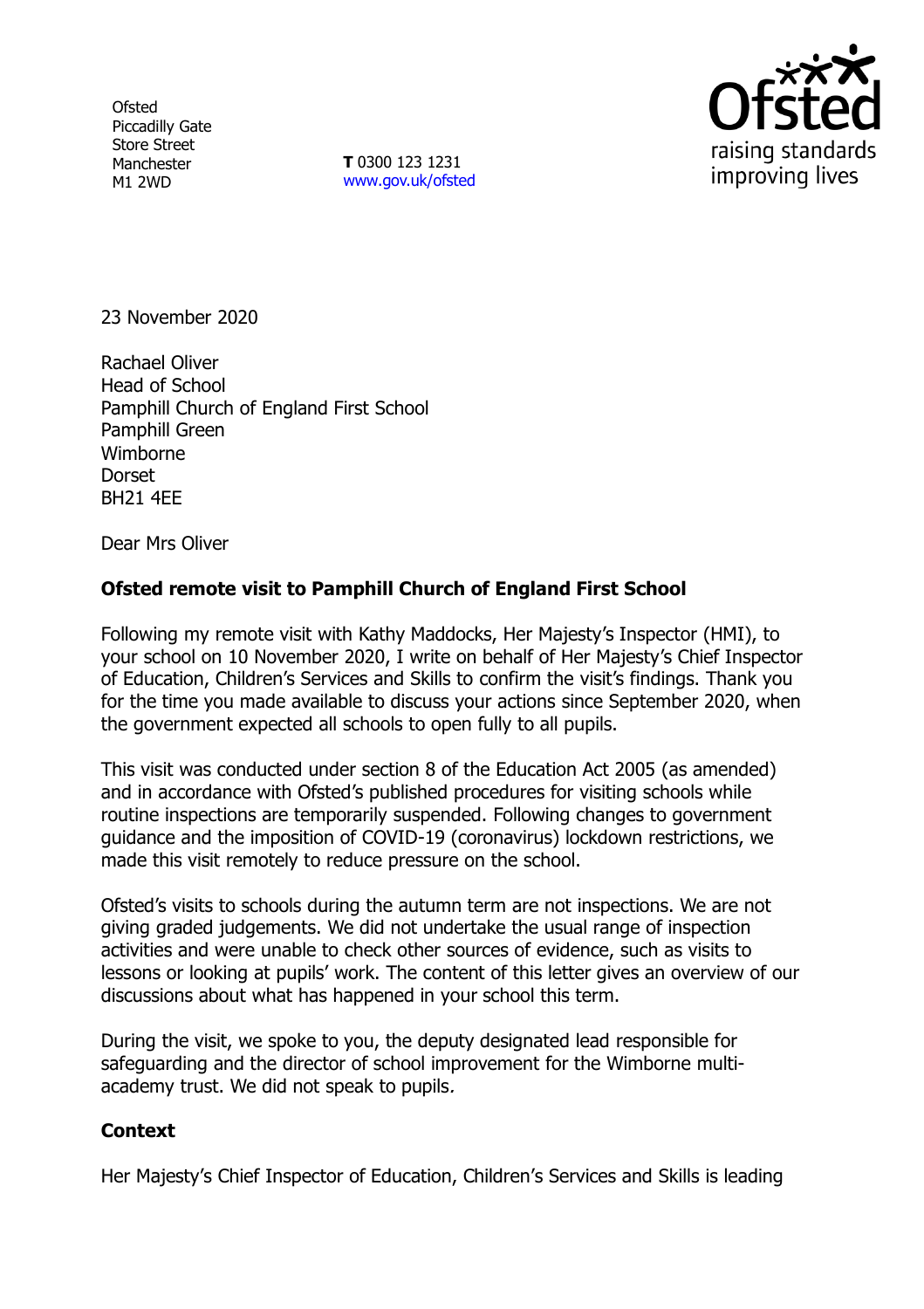

Ofsted's work into how England's education system is managing the return to full education for pupils, following an extended break in formal schooling due to the COVID-19 pandemic.

In undertaking this focused work, HMI are visiting a broad range of schools. HMI will visit a sample of:

- approximately 1,200 schools across all Ofsted grades (outstanding, good, requires improvement and inadequate)
- maintained schools, academies and free schools, special schools and centres of alternative provision, including those in cities, and coastal, town or rural communities.

The information from this visit will feed into Ofsted's national reporting so that the insights can be shared with the government and the education sector. We did not find any significant concerns during the visit. In such a case, an inspection report would be published on our website and available to parents and carers.

We did not consider your response to COVID-19 during the spring and summer terms 2020, when the school was not open to all pupils.

## **From this visit, inspectors noted that:**

- Since September 2020, a small number of pupils have had to work from home as they were self-isolating.
- Pupils are studving their usual range of subjects.
- Leaders have assessed pupils' new starting points in English and mathematics. You are adapting the curriculum to accommodate any gaps in pupils' knowledge. For example, you have identified that pupils in Years 1 and 2 began the academic year with gaps in their phonic knowledge.
- Reading is a priority across the school. You have provided an e-book library to supplement reading books. Pupils in Year 1 are revisiting word and sentence level work in writing.
- In mathematics, pupils in Years 1 and 2 are focusing on addition and subtraction. Older pupils, in Years 3 and 4, are learning their times tables.
- Personal, social, health and economic education remains a priority. You say this is essential to support pupils' well-being.
- In the Reception Year, the focus is on pupils' personal, social and emotional development, such as supporting and promoting pupils' understanding of how to share and play with others.
- Remote education is planned in English and mathematics, and you say it is aligned to the school's curriculum. As well as planning remote learning in the